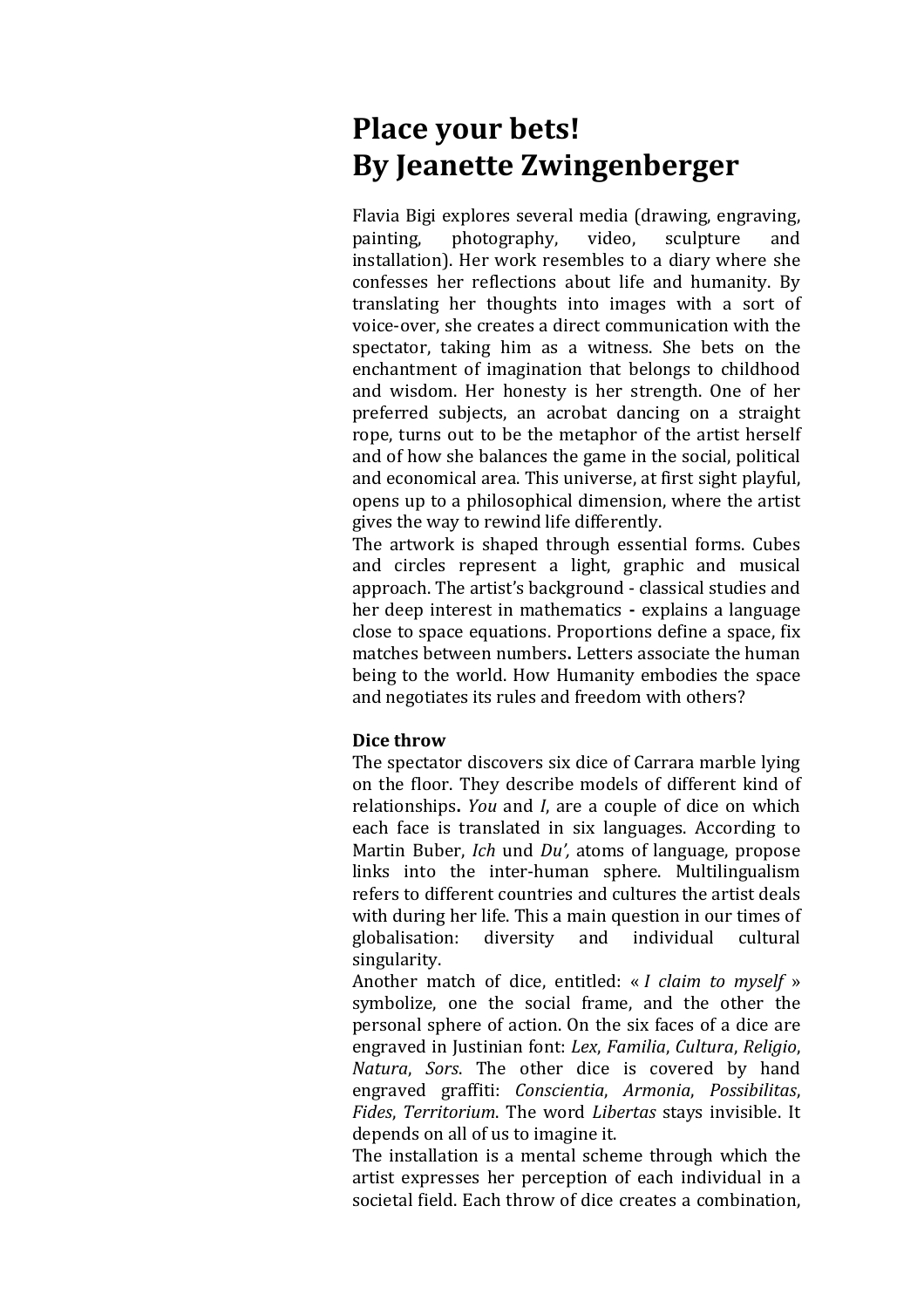which leads to a settlement of different territories and possibilities of relationship. Law/ Consciousness Family / Harmony Culture/ Possibility Religion/ Faith Nature/Territory Fate/ (*Freedom)*

The last couple of dice sounds like a love letter. On one face, this sentence is written: "*My fears are my wings"*; "would you fly with me?" is the answer on the other dice. They engender an intimate dialogue between lovers. Flavia Bigi invites to an interactive game on three levels: the intimate sphere, the relation between Me and the You, the symbolic dimension. Her emblematic language is essential, for it questions the universality of any single life. At a second sight, the viewer realizes that the dice have « rounded corners ». These used and polished corners evoke the idea of rotation peculiar to the dice throw, and place them in physical reality. Like embodied objects, they come to life and invite bystanders 'own mental projections.

The installation *Pay Attention 2008* shows seven black boxes with cut-offs of seven religious symbols: the Star of David, the Christian Cross, the Buddha Dharma, the Islamic Crescent, the Taoist Yin and Yang, The Sikh Khanda, the Hindu Aum. Suspended from the ceiling, they hang in a circle, promoting an interreligious dialogue while the viewer stays in the middle. The artist thinks that any individual should have the freedom to choose his own belief. Flavia Bigi gives a human dimension to her visual lexicon made of circles and squares, building up a psychological scenography.

The installation **Freedom/Tension 2009** is a box with mirror surfaces. It is a form of criticism of stiff and secluded minds: its squared shape symbolizes passiveaggressive behaviours as well as difficulty to communicate. Nevertheless the red elastic wires, which keep the box suspended and run across the exhibition area, act like lines of sight.

The installation recalls tension and power games between individuals and social political environment.

At another level, the squared shape reminds the architecture of power and its hermetical impact on others in contrast with the system of elastic network, which is a synonym of sharing. The mirror makes us reflect about our own positioning. This work deals with essentials questions of our century and namely the humankind and its individuality trapped in the masssystem of a sealed society, which is called into doubt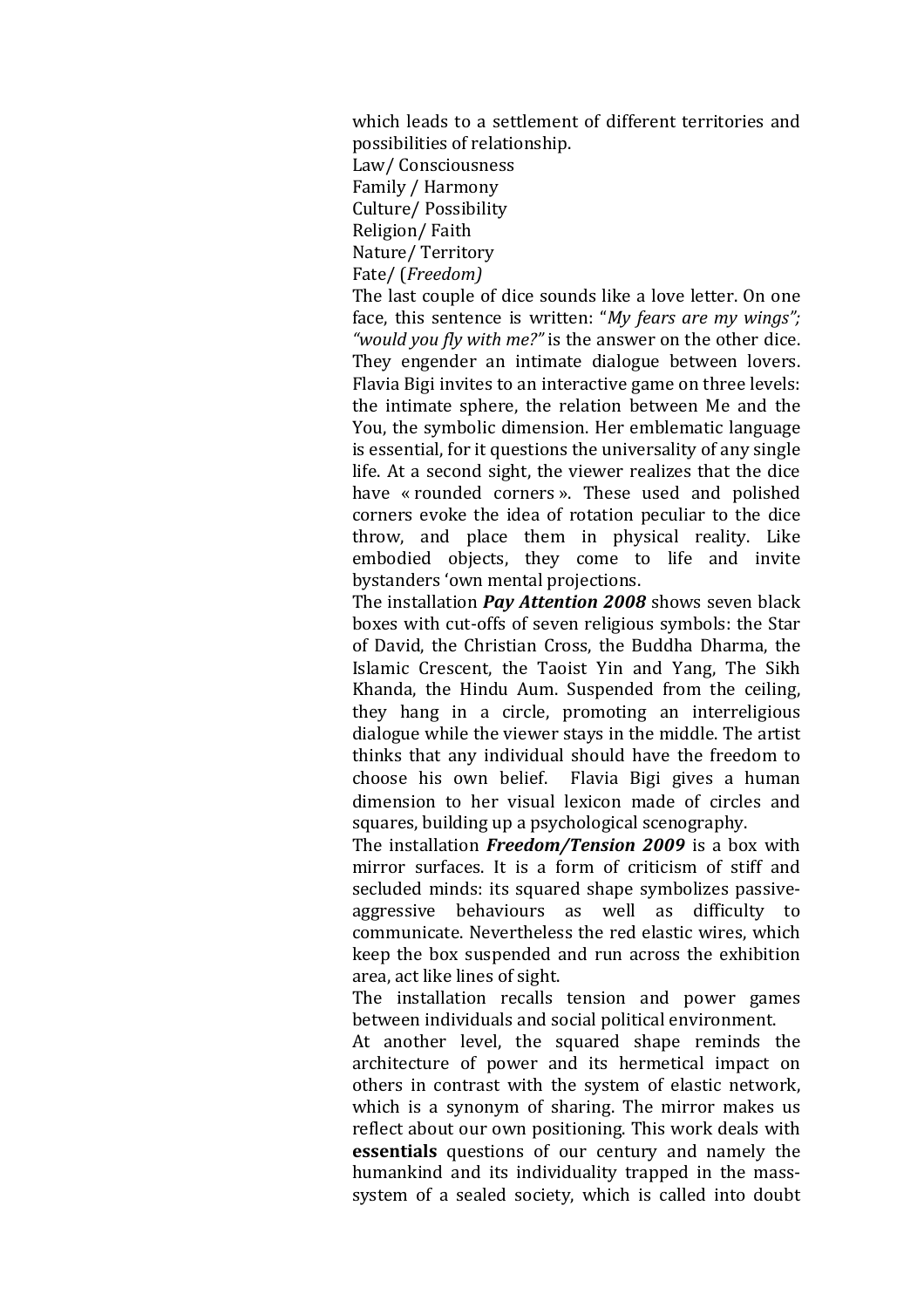only by art.

## *Human puzzle 2010*

Flavia Bigi's drawings suggest first a pavement of stones. Then, bubbles or heads start to appear: a game of glass pearls, like a system where all elements are responding to each other, creates an echoing space for the viewer. It's a puzzle of our society concerning the individual place in the world. Pieces fit with each other, similar to a life sequence, which becomes perceivable along a logic thread.

In the drawing *Come Closer*, several circles lay on the intersection of two geometric planes; some of them, painted in blood red, evoke an organic space. The rounds remind not yet identified cells, without sex, an open mouth, a hole. The human being is reduced to a head with no hands, legs or chest. For the artist, it is a mental and biological space, representing people with their stories and their legacy in a territory of struggle. In a simplified style, we can perceive three emotional languages: neutral, happy and sad. They are a crowd, a multitude of beings, which communicate or not between each other. They recall at the same time a multitude of people and an imprisoned isolation, like soap bubbles: *Vanitas*.

In the drawing *La Mélodie des Choses 2011*, another circle is outlined by people whose bodies are pierced by a chain where we can read a sentence by Rilke « *... What I'll consider, is to let play all the melody as children can hear it. Silent voice, it has to float on the scene, and to an invisible signal the children small voices attack and strike out, whereas the vast river keeps on rumbling across the tight room and its night, from infinity to infinity ».* 

It symbolizes the enchainment of beings generated by language.

The circle, but also the oval, can be also perceived in the transparent glass heads with drawings engraved by hand. In *Carousel* 2013, the transparency of the faces suspended as a mobile reflects the interaction between the exterior and interior space. The glass refers to human fragility. Drawings like filigreed embroideries illustrate the mental space through a collage of images found in newspapers, combined with intimate thoughts and echoes from the world. The omnipresent spider web suggests the ramification of our thoughts and circumstances.

In the video entitled **One minute of silence**, *please* 2013, flying chairs run through the screen, following the carousel mechanical rotation. A bright halo forms another circle, engendering a Dantesque